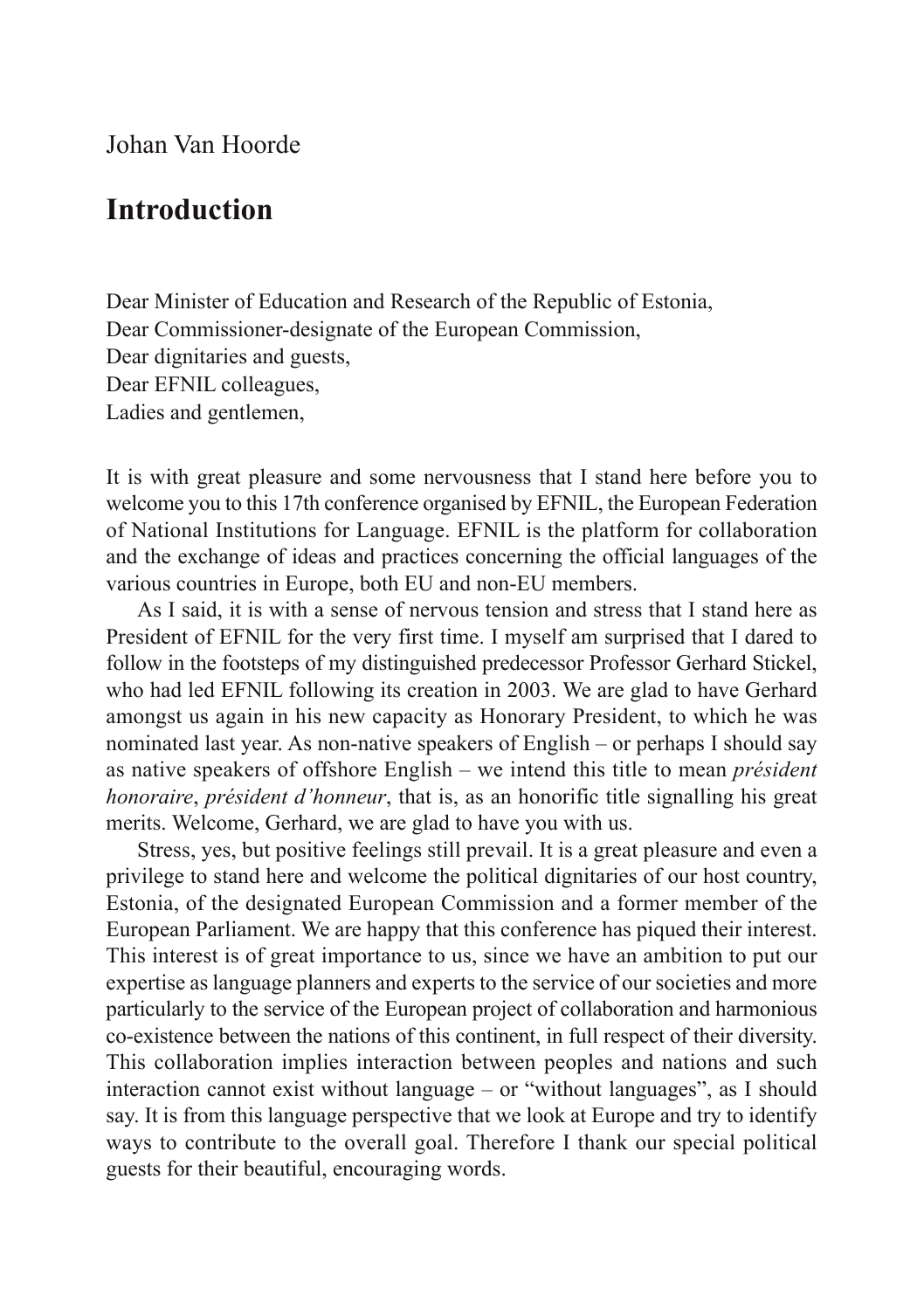## 12 *Johan Van Hoorde*

Thank you Ms Reps, Ms Simson and Mr Kelam for your nice, encouraging words, as representatives of the Estonian government, the new European Commission, and the European parliament, but also as important political actors belonging to Estonia and the Estonian language community. According to the Dutch Wikipedia pages, even with its relatively small language community of slightly over 1 million speakers, Estonian is one of the European languages which can be considered fully fledged i.e. a language that is used in all sectors and domains of human activity, e.g. in legislation and government, jurisdiction, education, literature, media, leisure and so on. Estonian is the state language of Estonia and since it became a member of the EU, it has also been a member of EFNIL. We are grateful to be here as guests in your country and happy to see that your language is lively and present and one of the official languages of the EU. As we know, none of this is self-evident, for reasons that are closely connected with the history of the 20th century.

Palju tänu, minister Reps, Euroopa volinik Simson ning Europarlamendi endine liige härra Kelam, kaunite ning sütitavate sõnade eest!

Hollandi-keelse vikipeedia järgi on eesti keel üks väiksema kõnelejaskonnaga täieõiguslikke keeli Euroopas, mida kasutatakse kõigis eluvaldkondades: õigusloomes, halduses, hariduses, kirjanduses, meedias ja nii edasi. Eesti keel on Eesti riigikeel, Eesti ühinemisel Euroopa Liiduga ka liidu ametlik keel. Eesti on EFNIL-i liige.

Oleme tänulikud, et saame Eesti külalistena siin viibida. Näeme ja kuuleme rõõmuga, et teie keel on elujõuline ning kuulub ELi ametlike keelte hulka. Nagu me teame, pole see kõik nii enesest-mõistetav põhjustel, mis on tihedalt seotud lähiajalooga.

Ladies and gentlemen, please allow me to return to English.

I am also grateful that I can welcome you all to the beautiful town of Tallinn. The city centre as a whole is a UNESCO world cultural heritage site and rightly so. I hope that you will have the occasion to visit Tallinn and to fully admire its beauty. Passing the historic walls and walking through the streets in the very heart of Tallinn creates an awareness of the history of Europe and of how our present is linked with our past. Tallinn was one of the cities that were members of the Hanseatic League, an important commercial and defensive confederation of merchant guilds and market towns in north-western and central Europe. As such, the Hanse can be seen as an early example of economic co-operation on an international scale. It can be considered a predecessor of the European Union, especially in its economic and trading aspirations. Thus Tallinn is without doubt an ideal location for our conference about language and the economy.

The relationship between these two entities is not a simple one-to-one relationship, and certainly not of a mono-directional nature. We can distinguish various ways in which language and economy intertwine or influence one another.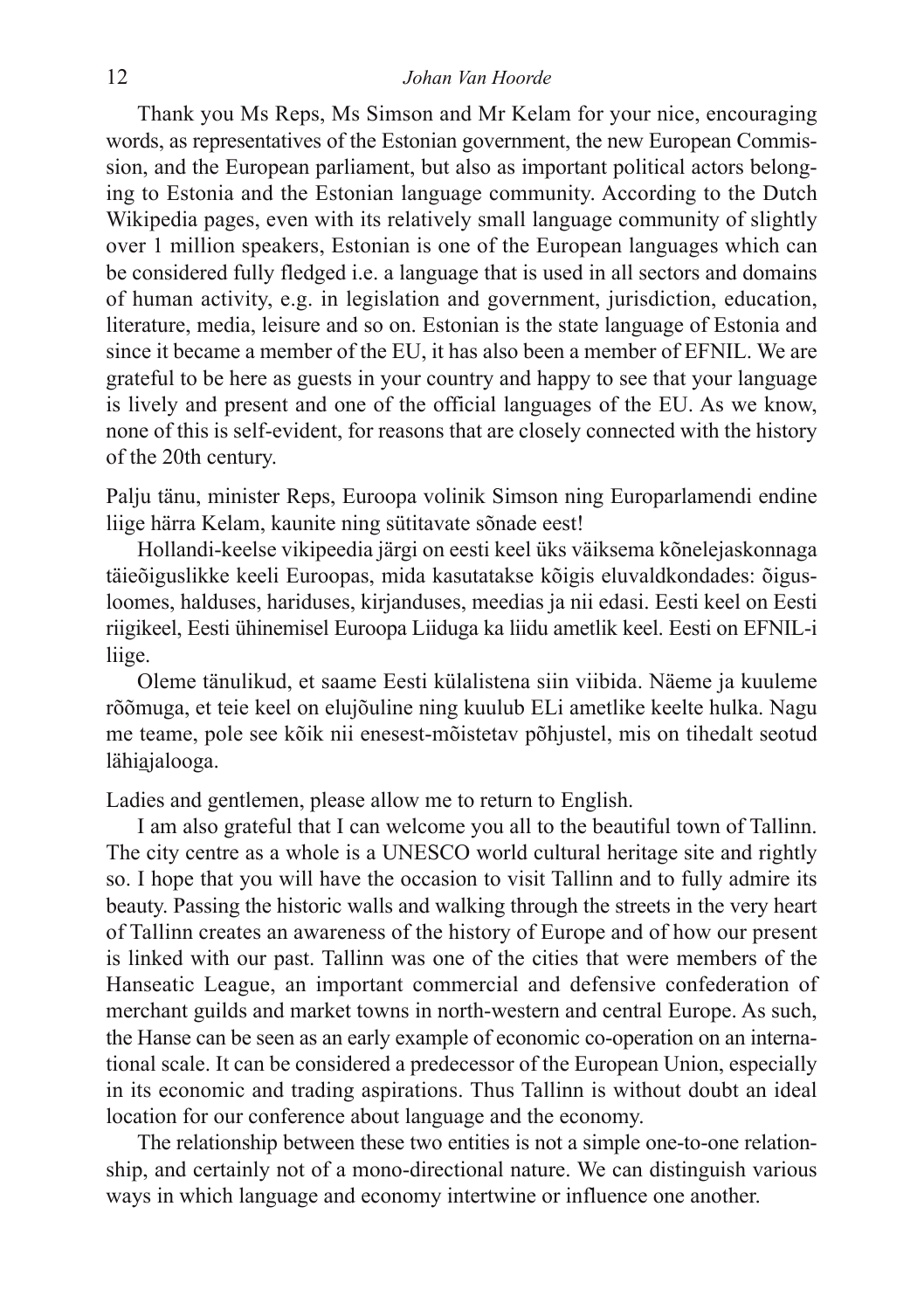## *Introduction* 13

First of all, language is itself a scarce and quantifiable resource, one that can be and is subject to cost-benefit considerations, that is, choices, processes and dynamics which can truly be considered as belonging to the realm of the economy. For this reason we can speak about the economy of languages and of language economics to refer to the scientific study of these processes. This is certainly an aspect that will be discussed in the course of this conference.

Language is also the base material of various groups of professionals and businesses making their money from language services. These groups include language teachers and trainers, copy-writers, correctors, editors, translators, interpreters and developers of specific language tools. These professions can truly be considered as belonging to an overall language sector, which should be considered an economic sector in its own right. In many countries, there is an increasing awareness of the economic value of this language sector or "industry". In the Dutch language area, it was my own institution which published the first survey of the sector, which showed that language professionals are active in almost all sectors and branches of our economy. It would be a good idea if there were comparable surveys in other countries and language areas, in order to gain a better understanding of the sector on a European scale.

Another important aspect for this conference within the context of Europe is multilingualism, the acquisition and use of foreign language skills. Needless to say, Europe is a multilingual socio-cultural space and market. In order to be successful in this context, institutions and businesses need to address the language issue. This is part of what is called localisation. In order to conquer markets and to convince consumers, one literally has to speak the consumer's language. From a socio-political point of view, the challenge is to find a good balance between the need for the mobility of persons and goods in a single European geopolitical and economic space and the need for social cohesion and the integrity of the languages, cultures and countries which constitute the linguistic and cultural patchwork called Europe.

The programme of this conference will allow us to discuss all these aspects and many more. There is also one horizontal aspect I want to mention explicitly, an aspect that permeates and conditions the themes of all the sessions. This aspect has to do with differences in power, opportunities and prestige. It is self-evident that the power and prestige of languages are closely connected with the economic – and, of course, also the political and, to a certain extent, the military – power of the language area and countries in question. That I am speaking English here in Tallinn to you as an audience with almost no native speakers provides good evidence for all of this. The social, political and economic conditions of countries and regions constitute socio-economic ecologies and these can be favourable or unfavourable to particular languages. The papers will cover a variety of these ecologies from north to south, east to west, with differences in size and different traditions. There's also the overall European perspective represented by the lan-